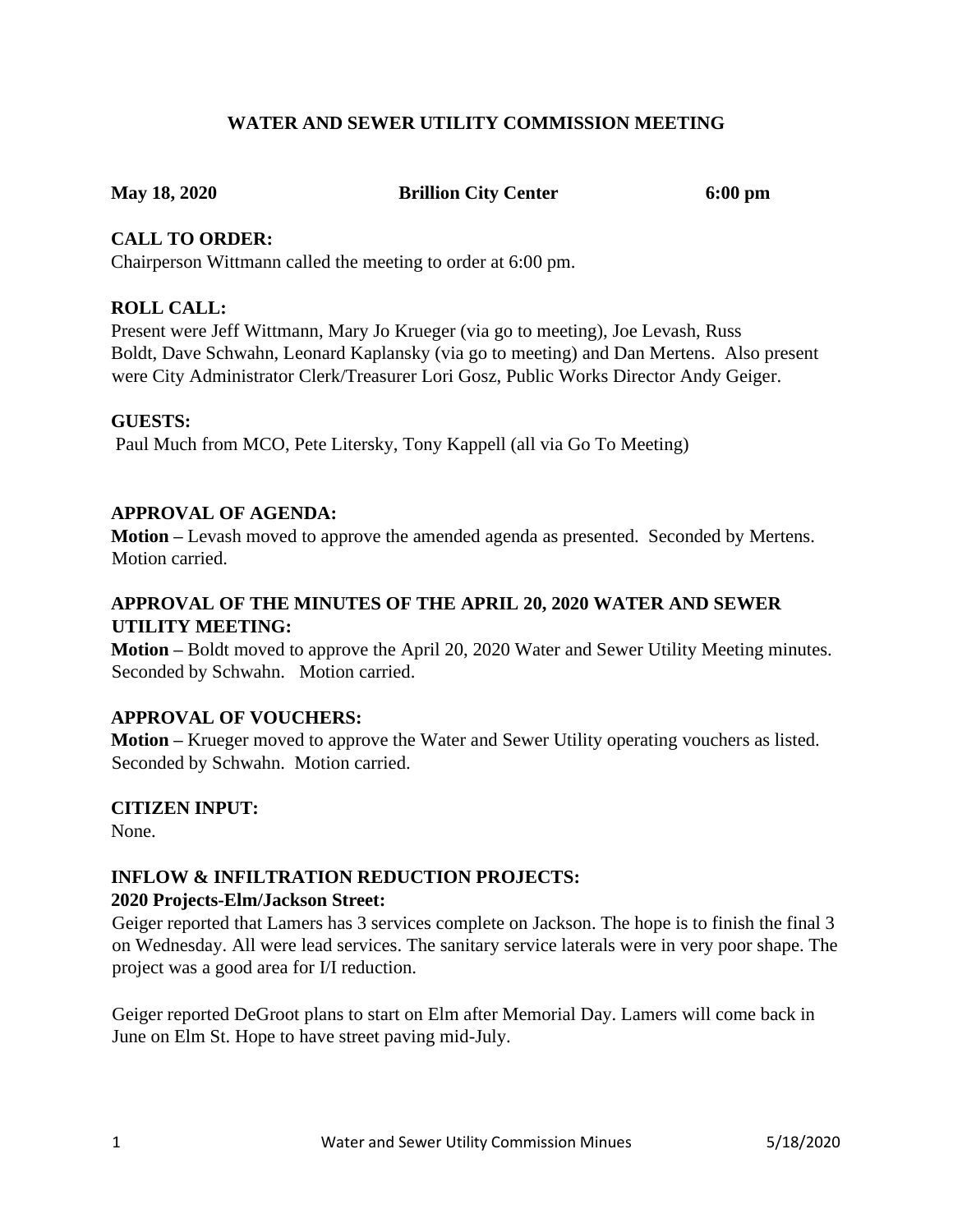# **MCO REPORT:**

# **Monthly Superintendent Report/Update:**

Litersky reported on monthly average for ammonia at the treatment plant. They have replaced diffusers in the aeration basin. Much stated this indicates we are nearing the end of the treatment plant bacteria. Much explained they will continue to watch this and control it.

Litersky reported there were 2 power outages in April at the WWTP. If this continues, they will call WPS.

The Hydrant flush went well. With the safer at home, there were more people home, and we had some calls with cloudy water, which was cleaned up.

The new Estate Lift pump has been installed. Flushable wipes are causing a problem. It was suggested to put an ad in newspaper and on Water/Sewer bills, to remind people not to flush these wipes.

Ryan St lift had earplug strings that were wrapped tight. Industry has been notified.

No meter changes at this time until the DNR approves.

### **Well #1 Repairs:**

Litersky reported Well #1 pump is in bad shape. The style of pump is not used anymore. If we are looking at replacing the pump, CTW recommended complete removal and re-installation. The cost estimate is \$21,821.00. Litersky stated there is \$50,000.00 in the budget for this. Geiger explained this new pump could be pulled out and put into a new well if necessary. Levash questioned if the bids were received. Geiger explained no, because CTW, pulled the well for service, this estimate was given because of what was found during the service of the well. Litersky explained to go with other companies would cost more.

**Motion –** Kopidlansky moved to approve the CTW bid to replace the pump and motor. Seconded by Mertens. Motion carried.

#### **ENGINEER'S REPORT:**

Wittmann asked Kappell if we were going to continue looping the water main on W. Ryan St. Kappell stated Ron Wolf was going to touch base with Geiger. Geiger stated Ron Wolf did talk to him, but it has been tabled due to street projects.

# **CHAIRMAN:**

No Report.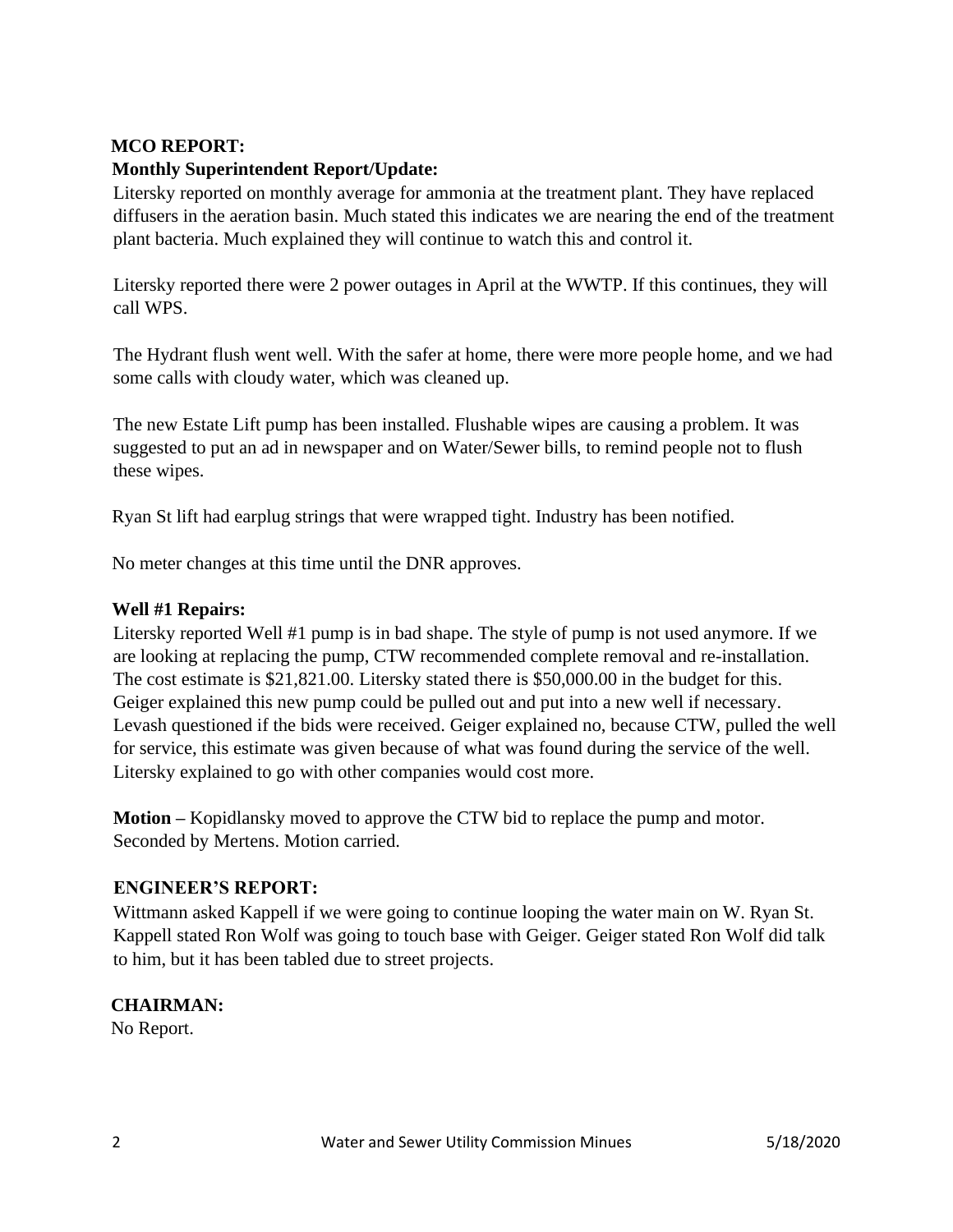### **PUBLIC WORKS DIRECTOR:**

No Report

# **CITY ADMINISTRATOR/CITY CLERK/TREASURER: Staff Update-Outsourcing Utility Billing-MCO:**

Gosz explained that the Special Adhoc Committee would like the Utility Commission to consider outsourcing the utility bill process to MCO. She explained this would involve just the billing process; enter meter readings and processing quarterly billings, processing move-in/move-out, past due, and disconnection notices. The Clerk-Treasurer office staff would continue to record accounts receivables, and accounts payable. Gosz estimates 240 hours a year for this.

Much reported MCO has a part-time clerk that could help with this. He is part-time and would need to stay below 1000 hours. Much stated has not asked him yet if he would be interested.

Levash explained the intent is to re-structure; to have City Clerk-Treasurer and Administrator and no Deputy Clerk. By taking some of this utility work out, then this would allow the Administrator to do just Administration.

Gosz stated we would need to purchase another computer. She suggested to cost share this purchase with the general fund.

Krueger stated she thought the new Beacon system was to make the billing process more efficient. Wittmann stated that this would be 10% of the clerk's time.

Geiger stated his concern if MCO having a backup if this is ongoing with MCO. Much stated Roger would also be trained. This would be a separate contract with MCO. If it doesn't work, then the main contract doesn't need to be revised.

Krueger questioned the users on the system at one time, how many users can be in the system. Gosz will check on this.

Much will talk to his employee to see if this is something he would be interested in. Gosz voiced concern that this needs to be determined soon. The next billing cycle is June. Much stated they can bill monthly. If it doesn't work, then the agreement ends.

**Motion –** Mertens moved to have MCO explore this for a couple of billing cycles. Seconded by Levash seconded.

Krueger suggested a review be set. Mertens suggested to review each quarter. Much agreed it can be cancelled at 30 days' notice.

Motion carried.